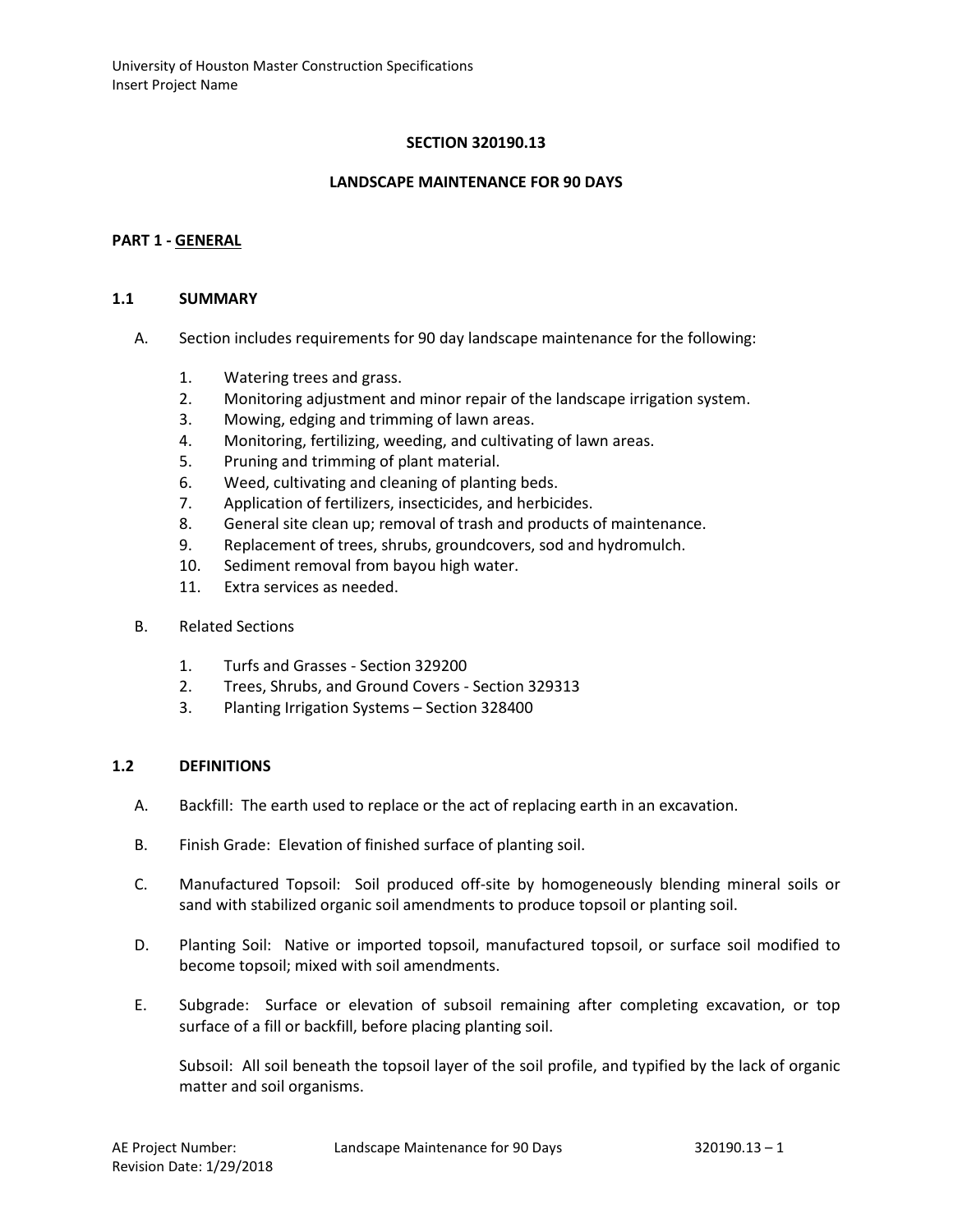# **1.3 EXTRA SERVICES**

- A. All services not covered under this contract shall be considered "extra services" and will be charged for separately according to the nature of the item of work. The consent and authorization of the Owner or their authorized representative must be obtained prior to the performance or installation of such "extra services" items and prior to purchase of any chargeable materials.
- B. Plant replacements as a result of flood damage.

# **1.4 MAINTENANCE REQUIREMENTS**

- A. Begin maintenance after each plant and lawn portion is installed.
- B. Maintenance period shall begin upon inspection and approval at Substantial Completion by phase and shall be for ninety (90) days.
- C. Sprinkler Irrigation System: Maintenance of the sprinkler irrigation system shall consist of monitoring and adjustment of the duration and frequency of the watering schedule, adjustment of heads for coverage and elevation, repair of leaks in both mains and lateral lines and all other work required to establish a complete working sprinkler irrigation system.
- D. Trees, Shrubs, Groundcovers and Vines: Maintenance of new planting shall consist of watering, cultivating, weeding, mulching, re-staking, tightening and repairing of guys, resetting plants to proper grades or upright position, restoration of the planting saucer, and furnishing and applying such sprays and invigorants as are necessary to keep the plantings free of insects and disease and in thriving condition.
- E. Lawns: Maintenance of new lawns shall consist of mowing, edging, raking, watering, weeding, fertilizing, and repair of all erosion, reseeding and resodding as necessary, to establish a uniform stand of the specified grasses.

### **1.5 PROTECTION**

A. Protect planting areas and lawns at all times against damage of all kinds for duration of maintenance period. Maintenance includes temporary protection fences, barriers and signs as required for protection. If any plants become damaged or injured, because sufficient protection was not provided, treat or replace as directed by Owner at no additional cost to Owner.

### **1.6 NEGLECT AND VANDALISM**

A. Turf, shrubs, trees or plants that are damaged or killed due to contractors operations, negligence or chemicals shall be replaced at no expense to the Owner. If plant damage or death is caused by conditions beyond the contractor's control, replacement shall be at the Owner's expense.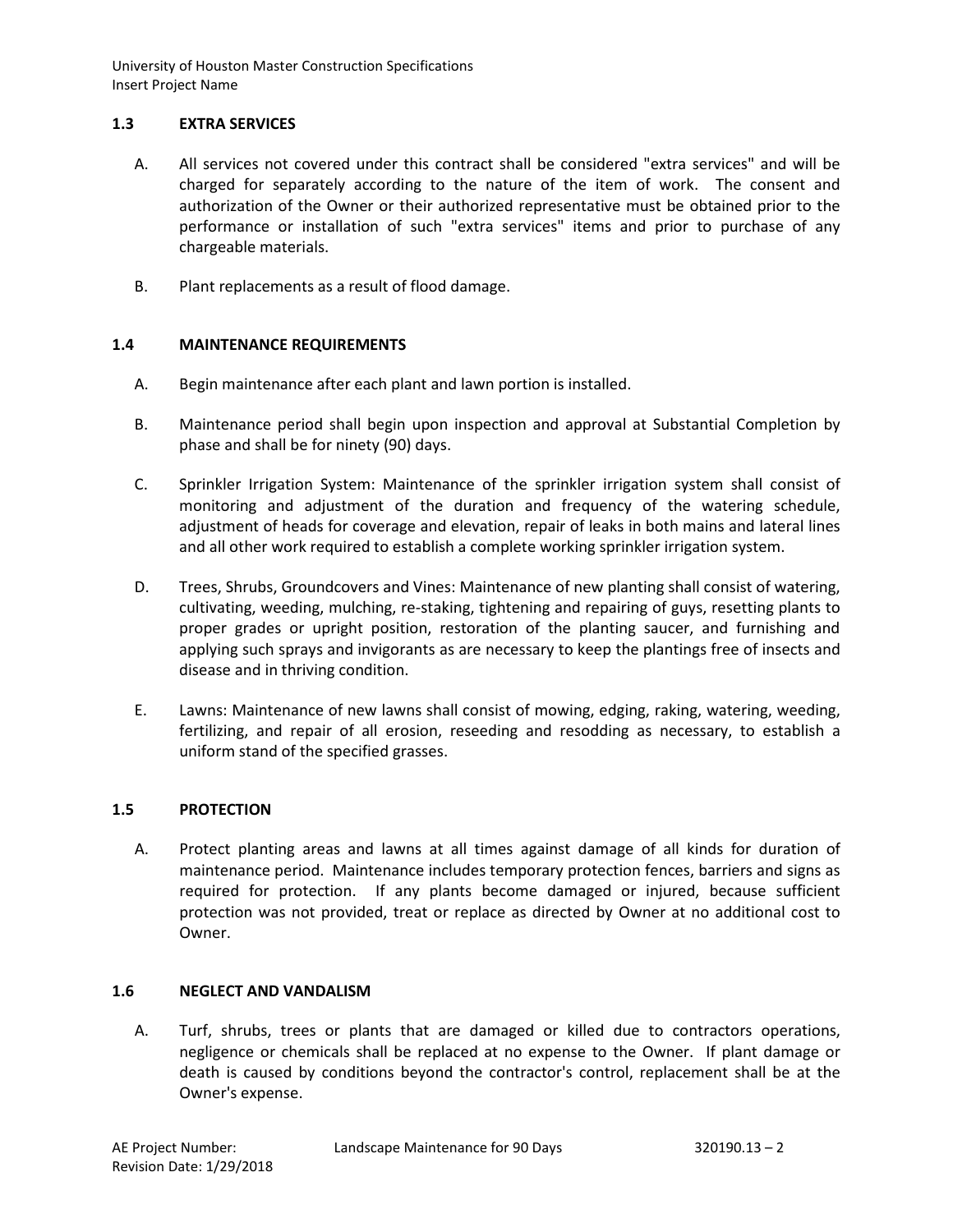- B. Sprinklers or structures that are damaged due to the contractor's operations must be replaced by the contractor promptly. Likewise, damage to the irrigation system by others shall be corrected immediately by the contractor, at the Owner's expense.
- C. All man made water damage, resulting from Contractor's neglect shall be corrected at Contractor's expense.
- D. All damage to or thefts of landscaping and irrigation installations not caused or allowed by the contractor shall be corrected by the contractor at the Owner's expense upon receipt of written authorization to proceed.

### **1.7 EMERGENCIES**

- A. Answer emergency or complaint calls regarding conditions in landscaped areas regarding fallen trees or branches or shrubs or trees that obstruct the trail or other pavement within 1 hour and correct the problem or place warning signs and advise the Owner of the need for major work to be performed within 4 hours of the initial contact.
- B. Answer emergency calls regarding the landscape irrigation system failure or need of repair.

#### **1.8 FINAL ACCEPTANCE**

A. Work under this Section will be accepted by Owner's representative upon satisfactory completion of all work, including maintenance, but exclusive of the required guaranteed sprinkler irrigation obligations, replacement of plant materials and lawns under the Warranty Period. Upon Final Acceptance, the Owner will assume responsibility for maintenance of the work.

### **PART 2 - PRODUCTS**

#### **2.1 MATERIALS**

- A. Fertilizers, soil amendments, equipment, or other materials required for installed items shall match those already in use.
- B. Samples of all materials not specified under other Sections of these Specifications shall be submitted for review by Owner's representative prior to use.

#### **PART 3 - EXECUTION**

#### **3.1 REQUIRED EQUIPMENT**

A. Employ the necessary maintenance equipment.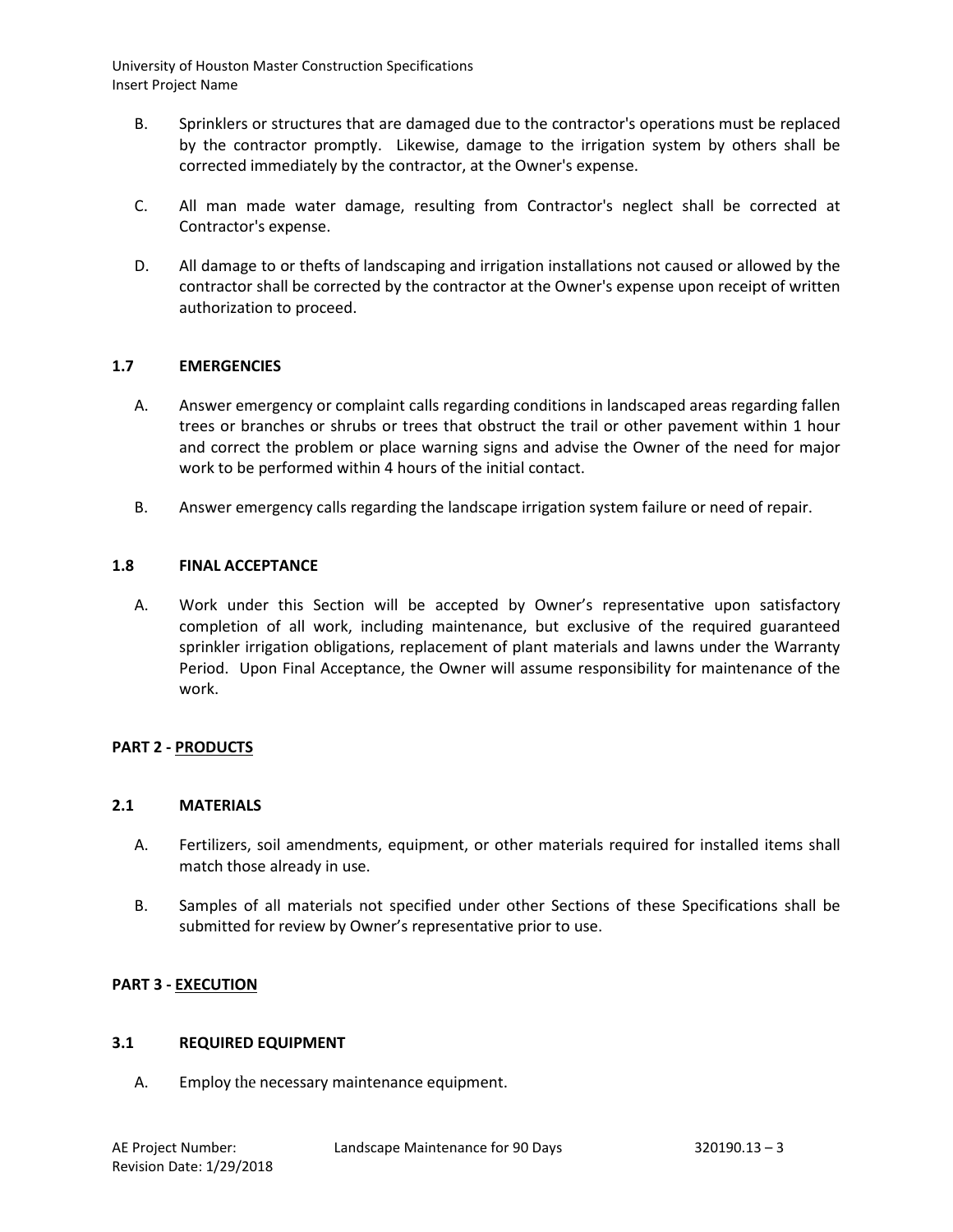# **3.2 WATERING**

- A. It shall be the responsibility of the Contractor to assure that the correct watering of plant materials is being accomplished through the following irrigation services:
	- 1. Regular deep watering to all new trees until there are definite signs that the trees have established themselves and new growth is apparent. Deep watering shall be accomplished with hoses and water truck equipment.
	- 2. Frequent watering to the lawn areas to insure against drying. This may be accomplished as above, by hand watering or portable sprinklers.

# **3.3 LANDSCAPE IRRIGATION SYSTEM**

- A. Monitor and program the automatic controlling devices to provide optimum moisture levels in all planted areas.
	- 1. Irrigation cycles shall be set to take place prior to sunrise (usually 4:00 5:00 am) unless otherwise instructed by the Owner, except during visits of grounds maintenance personnel; during such visits the irrigation system may be operated as desired by those personnel.
	- 2. If there is more than one irrigation controller, do not program to water during the same time period as over-draft of water meters will result. Set controllers so that one finishes watering cycle before next starts watering cycle. During periods of high rainfall, set controllers to "dry mode" until irrigation is needed. Do not switch controller to "off", as this will stop time clock.
	- 3. Complete sprinkler system servicing shall be performed as required to maintain sprinklers in correct operating condition, including all required labor. Operation of sprinklers shall be monitored on a bi-monthly basis to assure proper cover and operation.
	- 4. Adjust sprinklers to avoid damage to windows and buildings. Make repairs and alterations to the sprinkling system and water lines. All sprinklers repairs such as cleaning of heads or breaks caused by the Contractor shall be the Contractor's responsibility.
	- 5. Perform minor additions, subtractions and/or adjustments to irrigation equipment (i.e., addition of spray head or riser extension) as may be required in order to conform to the irrigation requirements herein specified. Such additions, subtractions and/or realignments to irrigation system equipment shall not materially reduce the extent or value of the irrigation system equipment, and shall be accomplished after securing approval of the Owner.
	- 6. Supplemental irrigation beyond that which can be provided by the irrigation system shall be provided by the grounds maintenance firm as required in order to assure optimum moisture levels.
	- 7. Sediment removal from project site as a result of bayou tide rising and receding by use of project stand pipes.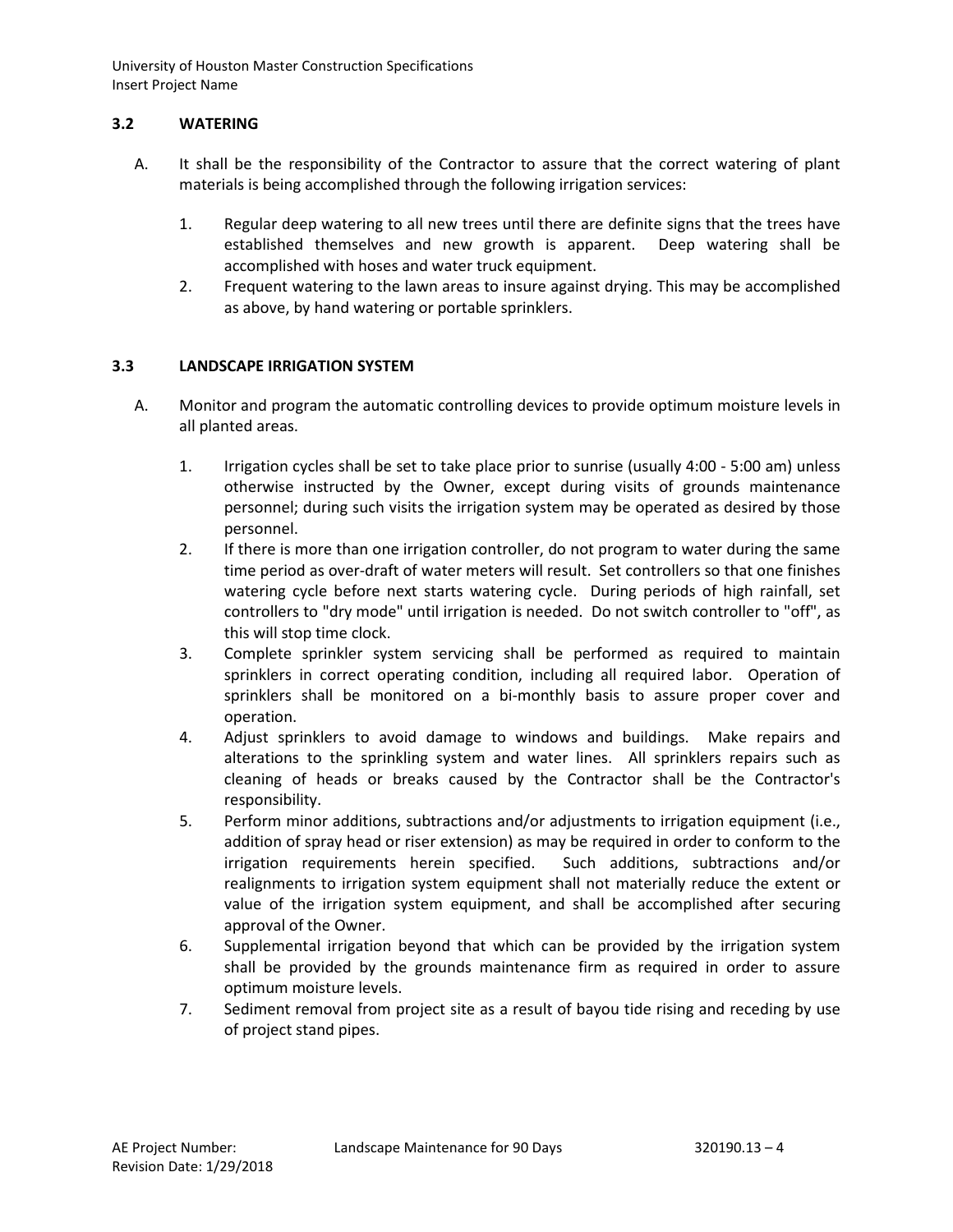# **3.4 MAINTENANCE OF TURF AREAS**

- A. Mowing lawn/grass areas shall be accomplished with sharp, properly adjusted mowers of the correct size for the various areas.
- B. Mowing frequency shall be as per the Landscape Maintenance Program. Blade heights shall be set according to the following schedule:

2 Inches Initial Mowing 2-1/2 Inches April - November

- C. In the event of a prolonged rainy period and a surge of leaf growth is anticipated, the mower height may be re-adjusted to prevent "scalping" or skinning of lawn on preceding cuts.
- D. Lawn shall be edged evenly at all walks, headers and other structures as per Landscape Maintenance Program.
- E. Until the establishment of the turf, the Contractor will be responsible for replacing soils that have eroded onto the paved areas. Residual soils on paving will be removed and if not mingled with objectionable materials, may be re-used in eroded areas.
- F. Immediately upon observing any lawn grass spreading into shrub or groundcover areas, the Contractor shall initiate a program of mechanical removal and maintain this program throughout the maintenance period.
- G. Any lawn grass appearing in paved areas shall receive an application of soil sterilant according to manufacturer's direction. The sterilant shall be approved and will not be detrimental structurally to paved areas.
- H. Special effort shall be given to the control of fire ants infesting the site. After control is accomplished, the ant mounds shall be lowered and tamped to the existing grade.
- I. Removal of debris from the site unrelated to horticultural maintenance (paper, bottles, cans, "Pirate" signs, etc.) shall be the responsibility of the maintenance Contractor and limited to areas designated.

### **3.5 MAINTENANCE OF TREES, SHRUBS, AND GROUNDCOVERS**

- A. Contractor shall adjust and tighten as required all tree staking and guying. Removal as directed by Owner's Representative.
- B. Contractor shall deep water all new trees until there are definite signs the trees have established themselves and are pushing out new growth.
- C. Watering basins shall be removed by Contractor after the trees have established themselves or as directed by Owner's representative. Basins are normally removed one year from time of planting.